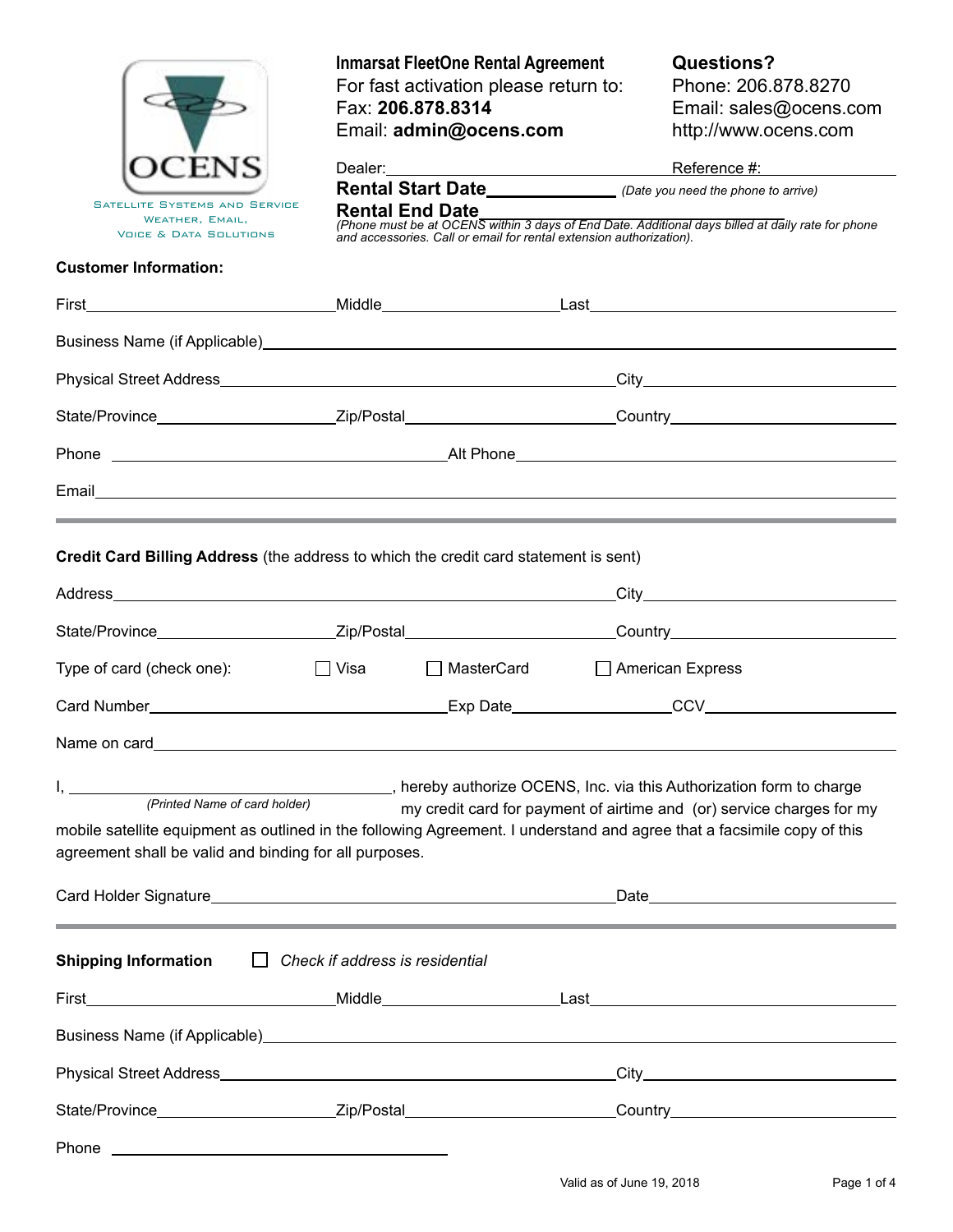| <b>Inmarsat FleetOne Service Agreement</b>                                         |                                                    |                                                                                                                                                                                                                                      |  |  |
|------------------------------------------------------------------------------------|----------------------------------------------------|--------------------------------------------------------------------------------------------------------------------------------------------------------------------------------------------------------------------------------------|--|--|
| <b>Additional Subscriber Information (required for activation)</b>                 |                                                    |                                                                                                                                                                                                                                      |  |  |
|                                                                                    |                                                    | Date of birth <b>the contract of the contract of the contract of the contract of the contract of the contract of the contract of the contract of the contract of the contract of the contract of the contract of the contract of</b> |  |  |
| <b>Vessel Details</b>                                                              |                                                    |                                                                                                                                                                                                                                      |  |  |
| Vessel Name                                                                        |                                                    |                                                                                                                                                                                                                                      |  |  |
| *If the vessel is unregistered, in what country will the terminal/SIM be licensed. |                                                    | IMO#:______________________                                                                                                                                                                                                          |  |  |
|                                                                                    |                                                    |                                                                                                                                                                                                                                      |  |  |
| *Please attach a copy of the vessel's radio license.                               |                                                    | Radio Call Sign* Signer Call Signer Constant Contract Contract Contract Contract Contract Contract Contract Contract Contract Contract Contract Contract Contract Contract Contract Contract Contract Contract Contract Contra       |  |  |
|                                                                                    | Capacity for persons on-board (passenger and crew) |                                                                                                                                                                                                                                      |  |  |
|                                                                                    | Emergency contact for vessel                       | Phone#                                                                                                                                                                                                                               |  |  |

#### **\*\*\*\*WARNING\*\*\*\***

This terminal is capable of making high speed (broadband) Internet connections that can result in significant bills for satellite airtime if usage is not monitored and controlled. Use caution when connecting this terminal to a computer network that may request or search for Internet access (e.g. Microsoft Update). This could result in the network utilizing the terminal to access the Internet. If you have ANY questions about connecting your terminal to a network, contact a computer network specialist.

**Customer Initials**: ( ) I have read & understand this warning. I understand the potential for significant airtime use and bills through this terminal.

I recognize that billing rates for voice calls and data connections are substantially higher when using the Fleet One service Out-of-Region than when the service is used In-Region. I understand that no notification is or will be provided by OCENS or Inmarsat of movement of Customer's vessel from an In-Region to an Out-of-Region location or vice versa. I assume complete responsibility for the determination of the region of vessel's operation and for the movement of vessel In-Region, Out-of-Region and between regions and any and all airtime expenses engendered by operation in those regions.

**Customer Initials**: ( )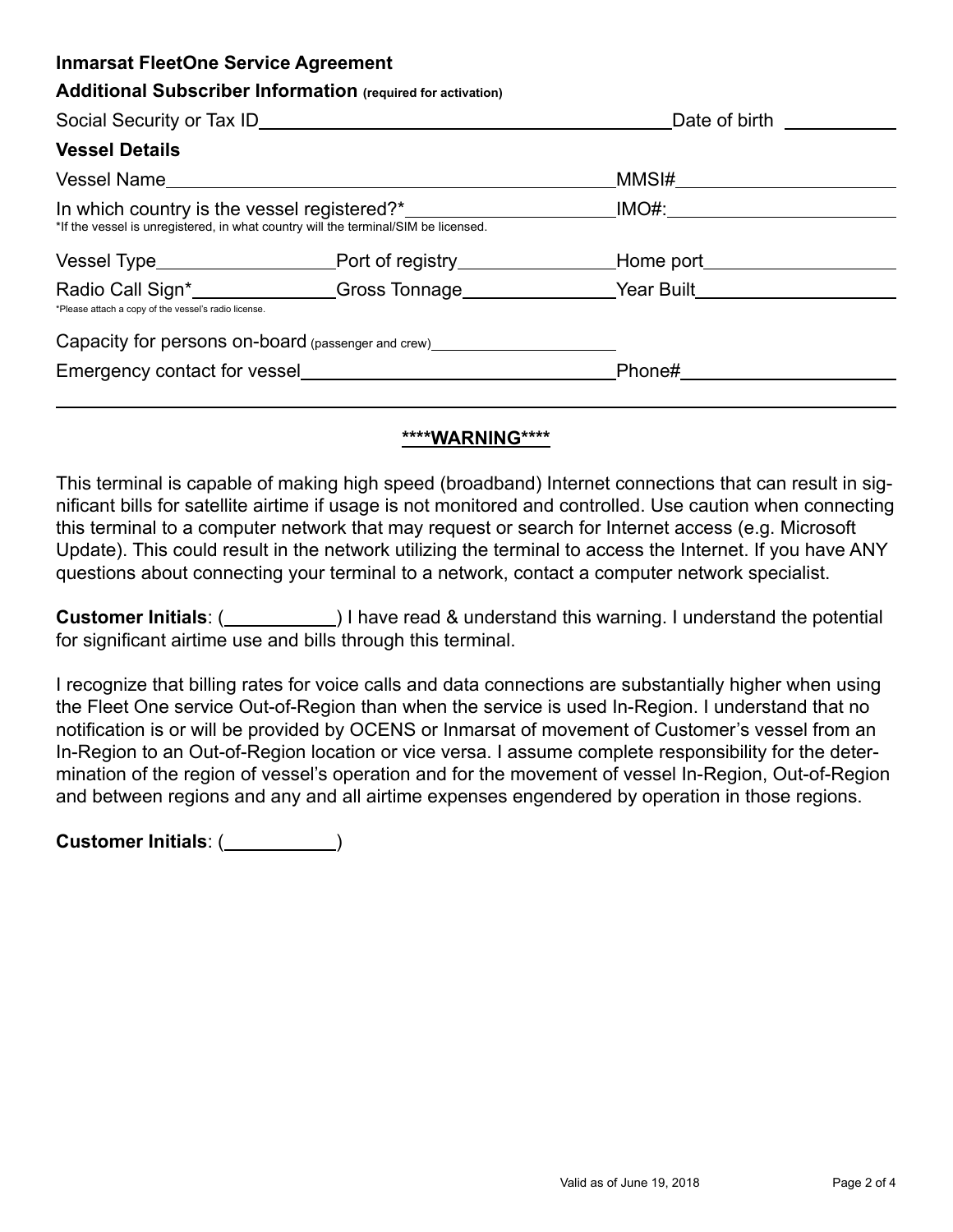## **Inmarsat FleetOne Rental Agreement**

#### **FleetOne system:**

ADU (Antenna), BDU (Terminal), 10m Antenna Cable, Sidekick Wi-Fi RouterFirewall, \*Optional IP Handset

### **Also Includes**:

OCENSMail email service (w/basic weather), OneMessage messaging service, OCENSWeb web compression service, SnapTrack vessel tracking service

# **Plans**

|        | Plans               | <b>Monthly Fee / Total</b> | <b>Included MB</b> | <b>Additional MB</b> | Voice Minutes                                                 |
|--------|---------------------|----------------------------|--------------------|----------------------|---------------------------------------------------------------|
| ⊔      | 1 Month w/ Handset* | \$495                      | 0                  | \$9 per MB           | $$0.80$ to<br>PSTN, voicemail<br>\$1.10 to cell<br>\$1.10 SMS |
| $\Box$ | 3 Month w/ Handset* | \$470 / \$1410             | 2.5 MB             |                      | \$0.75 to                                                     |
| $\Box$ | 3 Month w/o Handset | \$410 / \$1230             | 2.5 MB             |                      | PSTN, voicemail                                               |
| □      | 6 Month w/ Handset* | \$440/\$2640               | 2.5 MB             | \$8 per MB           | \$1.05 to cell                                                |
|        | 6 Month w/o Handset | \$380 / \$2280             | 2.5 MB             |                      | \$0.49 SMS                                                    |

Figure 1: Rates valid for Home Area. Includes all continental coastlines to 200 NM; Panama, Suez and Malacca out of region corridors; Inland waterways.

See http://www.ocens.com/f1map for full-color map.



**Add Insurance**: Protect yourself against loss, theft or damage to your satellite phone rental. If Damage/Loss/Theft protection declined, replacement phone and/or accessories are charged at then current prices listed on page 4. Renter is liable for all airtime charges until equipment is reported lost or stolen.

Damage Insurance (Does not cover theft or loss.)

Yes, add Damage Insurance to the term of my rental. (**\$150 per month**).

No, Damage Insurance is declined.

Theft/Loss Insurance (Police report must be filed and provided to OCENS for acceptance of theft claims. Theft protection is only available on rentals staying in the US and Canada. Phone replacement costs are charged at then current prices listed on page 4.

Yes, add Theft/Loss Insurance to the term of my rental. (**\$200 per month**)

No, Theft/Loss Insurance is declined



International calling rates apply to voice calls to an Iridium phone. Depending on your cellular or PSTN carrier, these rates can be \$5 to \$10 per minute. VOCO dramatically lowers the cost of these calls and allows you to affordably call any Iridium phone via a local number. Calls to this VOCO local number are automatically

routed to your Iridium phone wherever it is in the world, then billed against your Iridium service at a fixed per minute basis rather than the extreme rates long distance carriers will charge persons attempting to speak with you.

 $\Box$  Yes, please add VOCO calling to my Iridium plan for \$10 per month plus calls. I would like to request a number with the following area code:<br>WWW.OCens.com/voco

Valid as of June 19, 2018 Page 3 of 4